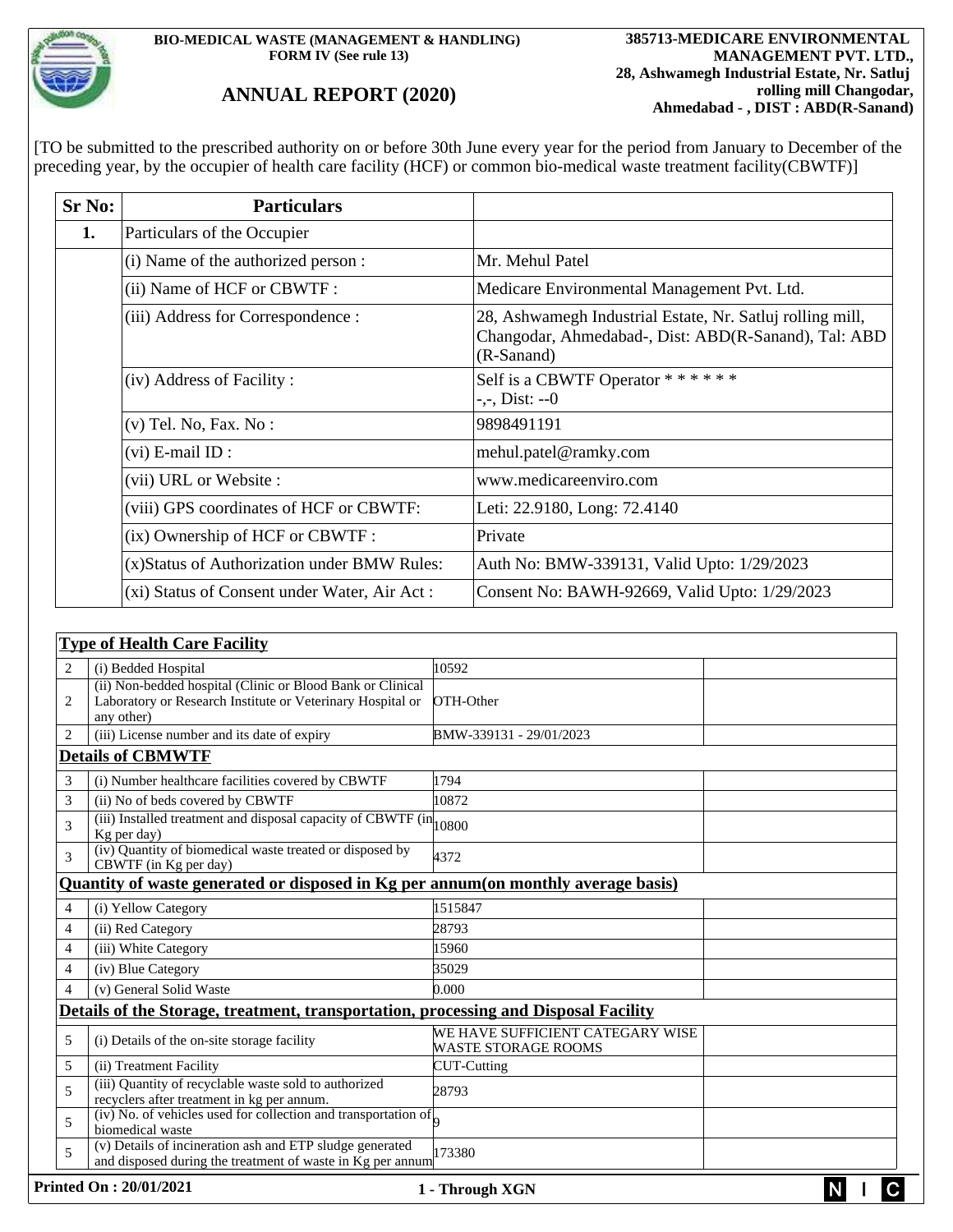|                                           | <b>BIO-MEDICAL WASTE (MANAGEMENT &amp; HANDLING)</b><br><b>FORM IV (See rule 13)</b>                                                         |                                                                   | 385713-MEDICARE ENVIRONMENTAL<br><b>MANAGEMENT PVT. LTD.,</b><br>28, Ashwamegh Industrial Estate, Nr. Satluj |  |  |  |  |
|-------------------------------------------|----------------------------------------------------------------------------------------------------------------------------------------------|-------------------------------------------------------------------|--------------------------------------------------------------------------------------------------------------|--|--|--|--|
|                                           | <b>ANNUAL REPORT (2020)</b>                                                                                                                  |                                                                   | rolling mill Changodar,<br>Ahmedabad - , DIST : ABD(R-Sanand)                                                |  |  |  |  |
| 5                                         | (vi) Name of the Common Bio-Medical Waste Treatment<br>Facility Operator through which waste are disposed of                                 | Medicare Environmental Management Pvt. Ltd.                       |                                                                                                              |  |  |  |  |
|                                           | <b>BMW</b> management committee                                                                                                              |                                                                   |                                                                                                              |  |  |  |  |
| 6                                         | Do you have bio-medical waste management committee<br>? If yes, attach minutes of the meetings held during the $No$ .<br>reporting period    |                                                                   |                                                                                                              |  |  |  |  |
| <b>Details trainings conducted on BMW</b> |                                                                                                                                              |                                                                   |                                                                                                              |  |  |  |  |
| 7                                         | (i) Number of trainings conducted on BMW Management                                                                                          | 210                                                               |                                                                                                              |  |  |  |  |
| 7                                         | (ii) Number of Personnel trained                                                                                                             | 315                                                               |                                                                                                              |  |  |  |  |
| 7                                         | (iii) Number of personnel trained at the time of induction                                                                                   | 315                                                               |                                                                                                              |  |  |  |  |
| 7                                         | (iv) Number of personnel not undergone any training so far $ 157 $                                                                           |                                                                   |                                                                                                              |  |  |  |  |
| 7                                         | (v) Whether standard manual for training is available                                                                                        | Yes                                                               |                                                                                                              |  |  |  |  |
| $\overline{7}$                            | (vi) Any other information                                                                                                                   | WE HAVE TRAINING MANUAL AS PER<br><b>BMW RULES</b>                |                                                                                                              |  |  |  |  |
|                                           | Details of the accident occurred during the year                                                                                             |                                                                   |                                                                                                              |  |  |  |  |
| 8                                         | (i) Number of Accident occurred                                                                                                              | O                                                                 |                                                                                                              |  |  |  |  |
| $\,8\,$                                   | (ii) Number of the persons affected                                                                                                          | h                                                                 |                                                                                                              |  |  |  |  |
| 8                                         | (iii) Remedial Action taken (Please attch details if any)                                                                                    | NO                                                                |                                                                                                              |  |  |  |  |
| 8                                         | (iv) any Fatality Occurred, details                                                                                                          | NO                                                                |                                                                                                              |  |  |  |  |
|                                           |                                                                                                                                              |                                                                   |                                                                                                              |  |  |  |  |
| 9                                         | Are you meeting the standards of air Pollution from the<br>incinerator? How many times in last year could not met Yes<br>the standards?      |                                                                   | WE MET THE STANDARD<br><b>DURING THE YEAR</b>                                                                |  |  |  |  |
| 9                                         | Details of Cuntinuous online emission monitoring ststems<br>installed                                                                        | <b>YES</b>                                                        |                                                                                                              |  |  |  |  |
| 10                                        | Liquid waste generated and treatment methods in place.<br>How many times you have not met the standards in a year                            |                                                                   |                                                                                                              |  |  |  |  |
| 11                                        | Is the disinfection method or sterilization meeting the<br>log 4 standards ? How many times you have not met the Yes<br>standards in a year? |                                                                   | WE MET THE STANDARD<br><b>DURING THE YEAR</b>                                                                |  |  |  |  |
| 12                                        | Any other relevant information                                                                                                               | <b>QUANTITY OF ASH INCLUDING GLASS &amp;</b><br><b>ETP SLUDGE</b> |                                                                                                              |  |  |  |  |
|                                           |                                                                                                                                              |                                                                   |                                                                                                              |  |  |  |  |
| 10                                        | Bio-Medical waste generated for Yellow Category &<br>Quantity                                                                                | 1515847                                                           |                                                                                                              |  |  |  |  |
| 10                                        | Bio-Medical waste generated for RED Category & Quantity 28793                                                                                |                                                                   |                                                                                                              |  |  |  |  |
| 10                                        | Bio-Medical waste generated for White Category &<br>Quantity                                                                                 | 15960                                                             |                                                                                                              |  |  |  |  |
| 10                                        | Bio-Medical waste generated for Blue Category & Quantity 35029                                                                               |                                                                   |                                                                                                              |  |  |  |  |
| 15                                        | Member of CBWTF ? if Yes Name of CBWTF And<br>Validity of CBWTF Membership                                                                   | Medicare Environmental Management Pvt. Ltd.                       |                                                                                                              |  |  |  |  |

## **Certified that the above report is for the period from**

**Place:** 

**Date:** Name and Sign of The Head of HCF

Mr. Mehul Patel